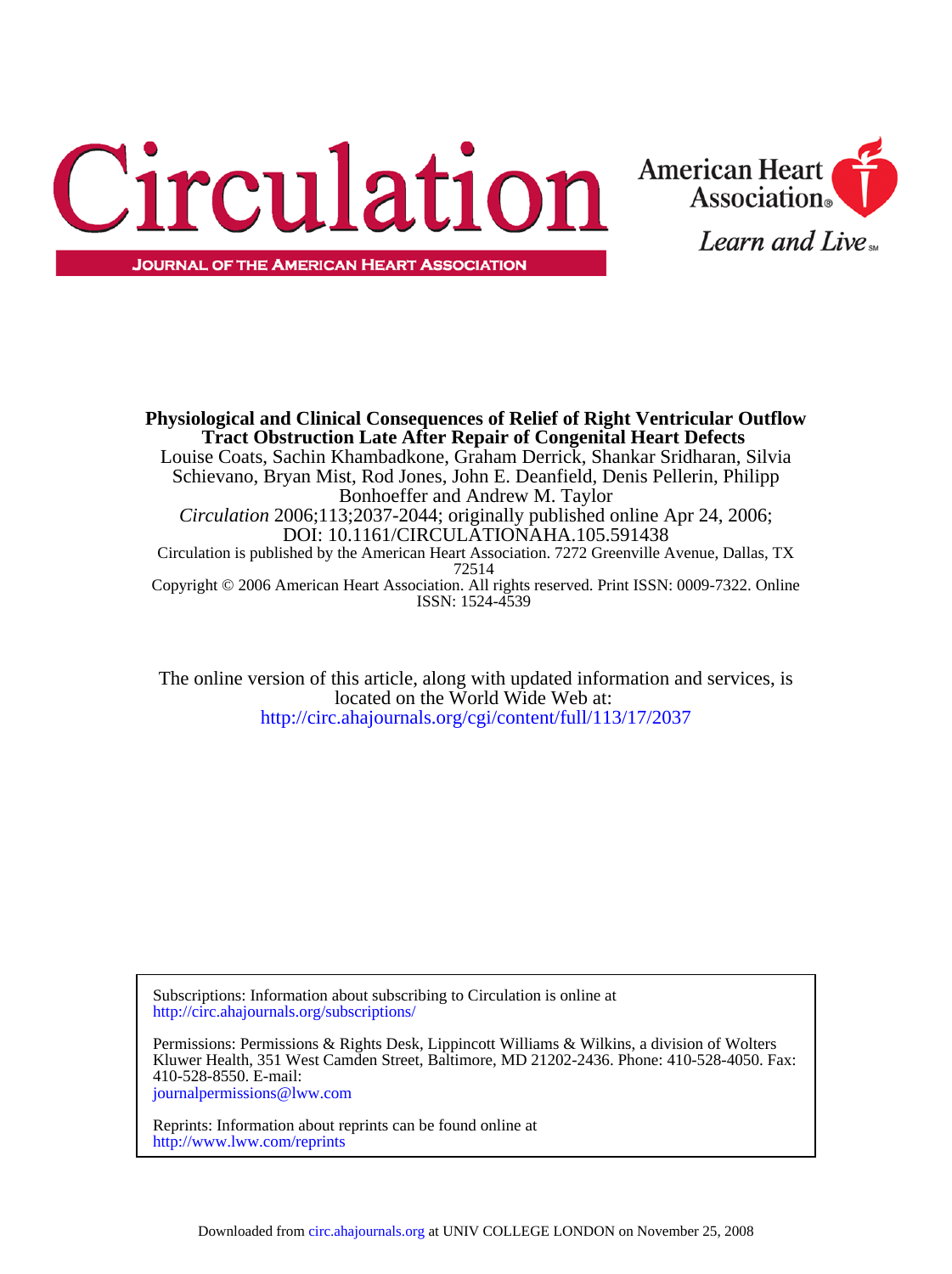# **Physiological and Clinical Consequences of Relief of Right Ventricular Outflow Tract Obstruction Late After Repair of Congenital Heart Defects**

Louise Coats, MRCP; Sachin Khambadkone, MD, MRCP; Graham Derrick, MRCP; Shankar Sridharan, MRCP; Silvia Schievano, MEng; Bryan Mist, PhD; Rod Jones, MSc; John E. Deanfield, FRCP; Denis Pellerin, MD, PhD; Philipp Bonhoeffer, MD; Andrew M. Taylor, MD, MRCP, FRCR

- *Background*—Right ventricular outflow tract obstruction (RVOTO) is a common problem after repair of congenital heart disease. Percutaneous pulmonary valve implantation (PPVI) can treat this condition without consequent pulmonary regurgitation or cardiopulmonary bypass. Our aim was to investigate the clinical and physiological response to relieving RVOTO.
- *Methods and Results*—We studied 18 patients who underwent PPVI for RVOTO (72% male, median age 20 years) from a total of 93 who had this procedure for various indications. All had a right ventricular outflow tract (RVOT) gradient 50 mm Hg on echocardiography without important pulmonary regurgitation (less than mild or regurgitant fraction -10% on magnetic resonance imaging [MRI]). Cardiopulmonary exercise testing, tissue Doppler echocardiography, and MRI were performed before and within 50 days of PPVI. PPVI reduced RVOT gradient (51.4 to 21.7 mm Hg, *P*<0.001) and right ventricular systolic pressure (72.8 to 47.3 mm Hg, *P*<0.001) at catheterization. Symptoms and aerobic (25.7 to 28.9 mL ·  $kg^{-1}$  · min<sup>-1</sup>,  $P=0.002$ ) and anaerobic (14.4 to 16.2 mL ·  $kg^{-1}$  · min<sup>-1</sup>,  $P=0.002$ ) exercise capacity improved. Myocardial systolic velocity improved acutely (tricuspid 4.8 to 5.3 cm/s,  $P=0.05$ ; mitral 4.7 to 5.5 cm/s,  $P=0.01$ ), whereas isovolumic acceleration was unchanged. The tricuspid annular velocity was not maintained on intermediate follow-up. Right ventricular end-diastolic volume (99.9 to 89.7 mL/m<sup>2</sup>, P<0.001) fell, whereas effective stroke volume  $(43.7 \text{ to } 48.3 \text{ mL/m}^2, P=0.06)$  and ejection fraction  $(48.0\% \text{ to } 56.8\%, P=0.01)$  increased. Left ventricular end-diastolic volume (72.5 to 77.4 mL/m<sup>2</sup>,  $P=0.145$ ), stroke volume (45.3 to 50.6 mL/m<sup>2</sup>,  $P=0.02$ ), and ejection fraction (62.6% to 65.8%,  $P=0.03$ ) increased.
- *Conclusions*—PPVI relieves RVOTO, which leads to an early improvement in biventricular performance. Furthermore, it reduces symptoms and improves exercise tolerance. These findings have important implications for the management of this increasingly common condition. **(***Circulation***. 2006;113:2037-2044.)**

**Key Words:** congenital heart defects **catheterization e** echocardiography **magnetic resonance imaging v** valves

Right ventricular outflow tract obstruction (RVOTO) is a common problem in patients with repaired congenital heart disease, particularly in the setting of homograft valve degeneration or after the arterial switch operation.<sup>1-3</sup> Despite widespread belief that pulmonary stenosis is well tolerated,4 it has been demonstrated that relief of acquired RVOTO with a bare stent reduces right ventricular systolic pressure, improves symptoms, and may defer reoperation, albeit with the consequence of pulmonary regurgitation.<sup>5–7</sup> This, however, is of concern, because recent evidence has shown detrimental effects on right ventricular function, exercise capacity, and arrhythmia potential with longstanding pulmonary regurgitation.8–10

# **Clinical Perspective p 2044**

Percutaneous pulmonary valve implantation (PPVI) provides a potentially superior catheter-based treatment option to bare stenting (Figures 1 and 2), because relief of stenosis is not replaced with regurgitation when the valve is trapped.11 Moreover, it provides a unique model to study the impact of chronic RVOTO on ventricular function and its potential for recovery, without the confounding effects of cardiac surgery and pulmonary incompetence. The purpose of the present study was to investigate, for the first time, the early clinical and physiological response to relief of chronic RVOTO late after repair of a range of complex congenital cardiac malformations.

*Circulation* **is available at http://www.circulationaha.org DOI: 10.1161/CIRCULATIONAHA.105.591438**

Received October 12, 2005; revision received January 18, 2006; accepted February 21, 2006.

From Great Ormond Street Hospital for Children (L.C., S.K., G.D., S. Sridharan, S. Schievano, R.J., J.E.D., P.B., A.M.T.) and The Heart Hospital (B.M., D.P.), London, United Kingdom.

Correspondence to Dr Louise Coats, Cardiothoracic Unit, Great Ormond Street Hospital for Children, Great Ormond St, London WC1N 3JH, United Kingdom. E-mail lecoats@doctors.org.uk

<sup>© 2006</sup> American Heart Association, Inc.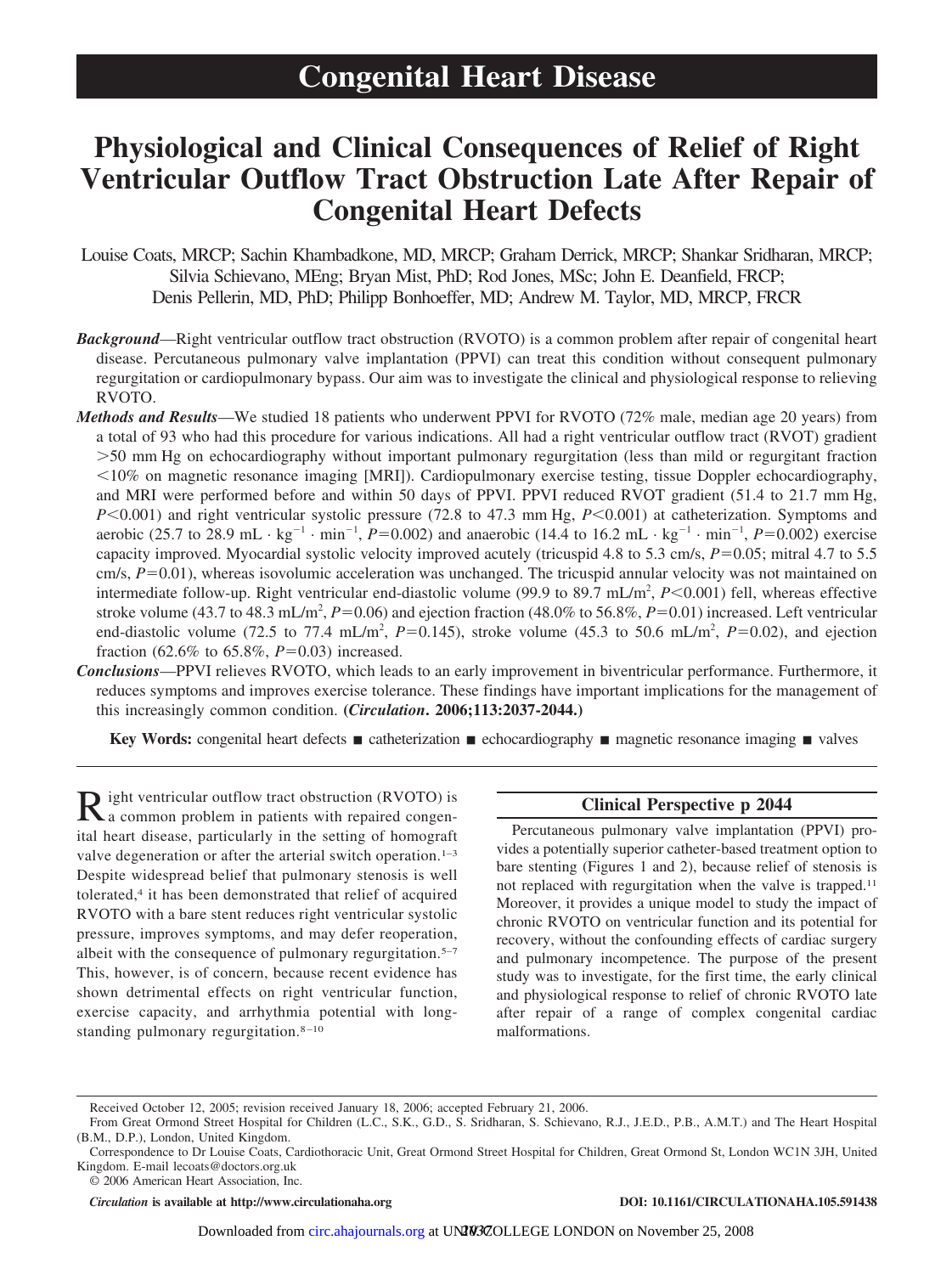

**Figure 1.** The percutaneous pulmonary valve (NuMed, Hopkinton, NY).

# **Methods**

#### **Study Population**

Between September 2000 and July 2005, we performed PPVI in 93 patients. All patients had a conventional surgical indication for revision of their right ventricular outflow tracts (RVOTs) to treat either a regurgitant, stenosed, or mixed lesion.12 Suitability for PPVI required outflow tract anatomy with a potential device implantation site that had a diameter of  $\leq$ 22 mm. The patients referred for this procedure represented the more severe end of the spectrum, with a median of 3 prior operations (range 1 to 5). From this population, we selected patients with isolated RVOTO (peak RVOT gradient 50 mm Hg on echocardiography). Patients who had evidence of a pulmonary regurgitant fraction  $>10\%$  on MRI (n=51) or, if MRI

| TABLE 1. |  | <b>Patient Characteristics</b> |
|----------|--|--------------------------------|
|----------|--|--------------------------------|



**Figure 2.** Lateral angiogram before (A) and after (B) PPVI in a stenosed RVOT.

was not performed, more than mild pulmonary regurgitation on transthoracic echocardiography  $(n=15)$  were excluded. Of a total of 27 eligible patients, 9 had a contraindication to or could not undergo MRI and were not included and therefore did not undergo formal assessment according to the research protocol. The remaining 18 patients are the subjects of the present study. None had branch pulmonary artery stenosis or significant intracardiac shunting. Assessment of New York Heart Association functional class, cardiopulmonary exercise testing, tissue Doppler echocardiography, and MRI were performed before and early after PPVI. Separate investigators performed the clinical assessment (SK), metabolic exercise testing (GD), tissue Doppler echocardiography (LC), and MRI (AT); all were blinded to the results of the other tests, with postprocessing performed in a random fashion with no prior knowledge of whether the examination was preintervention or postintervention. The local research ethics committees approved the study, and all subjects (and/or a parent/guardian) gave informed written consent.

| Patient |     |        |                 | Age at         |                      | Previous       | <b>NYHA</b>    |
|---------|-----|--------|-----------------|----------------|----------------------|----------------|----------------|
| No.     | Sex | Age, y | Diagnosis       | Repair, y      | <b>Outflow Tract</b> | Operations, n  | Class          |
| 1       | M   | 15     | T <sub>OF</sub> | 1              | 21-mm homograft      | 4              | $\overline{2}$ |
| $2^*$   | M   | 16     | TGA, PS, VSD    | 1              | 18-mm homograft      | $\overline{2}$ | $\overline{2}$ |
| $3^*$   | M   | 38     | AVD (Ross)      | 36             | 23-mm homograft      | 3              | $\overline{2}$ |
| $4^*$   | M   | 19     | PA/VSD          | 4              | 18-mm homograft      | 3              | 2              |
| $5^*$   | F   | 26     | <b>TOF</b>      | 4              | 22-mm homograft      | 4              | 3              |
| 6       | M   | 9      | <b>Truncus</b>  | 0              | 23-mm homograft      | $\overline{2}$ | 2              |
| $7^*$   | M   | 10     | <b>Truncus</b>  | 1              | 19-mm homograft      | $\overline{2}$ | 2              |
| $8*$    | M   | 20     | TGA, PS, VSD    | 10             | 20-mm homograft      | $\overline{2}$ |                |
| 9       | M   | 20     | PA/VSD          | 0              | 25-mm homograft      | $\overline{2}$ | 2              |
| $10*$   | F   | 25     | AVD (Ross)      | 6              | Homograft (unknown)  | 3              | 2              |
| $11*$   | M   | 28     | <b>TOF</b>      | 4              | 23-mm homograft      | $\overline{2}$ | $\overline{2}$ |
| 12      | F   | 51     | T <sub>OF</sub> | 1              | 25-mm homograft      | 3              | 2              |
| $13*$   | M   | 9      | <b>TGA</b>      | 0              | <b>Native</b>        |                | 2              |
| 14      | M   | 16     | T <sub>OF</sub> | $\overline{2}$ | 19-mm Homograft      | $\overline{2}$ | 2              |
| 15      | F   | 35     | PA/VSD          | 21             | Homograft (unknown)  | 3              | 2              |
| 16      | M   | 16     | T <sub>OF</sub> | $\mathbf 0$    | 24-mm homograft      | 5              | 3              |
| 17      | M   | 25     | PA/VSD          | $\mathbf{0}$   | 22-mm homograft      | 3              | 2              |
| $18*$   | M   | 20     | AVD (Ross)      | 12             | Homograft (unknown)  | 3              | 3              |

NYHA indicates New York Heart Association; M, male; F, female; TOF, tetralogy of Fallot; TGA, VSD, PS, transposition of the great arteries with ventricular septal defect and pulmonary stenosis; AVD (Ross), aortic valve disease treated with the Ross operation; PA/VSD, pulmonary atresia and ventricular septal defect; and TGA, simple transposition of the great arteries.

\*These patients returned to our centers for echocardiographic follow-up.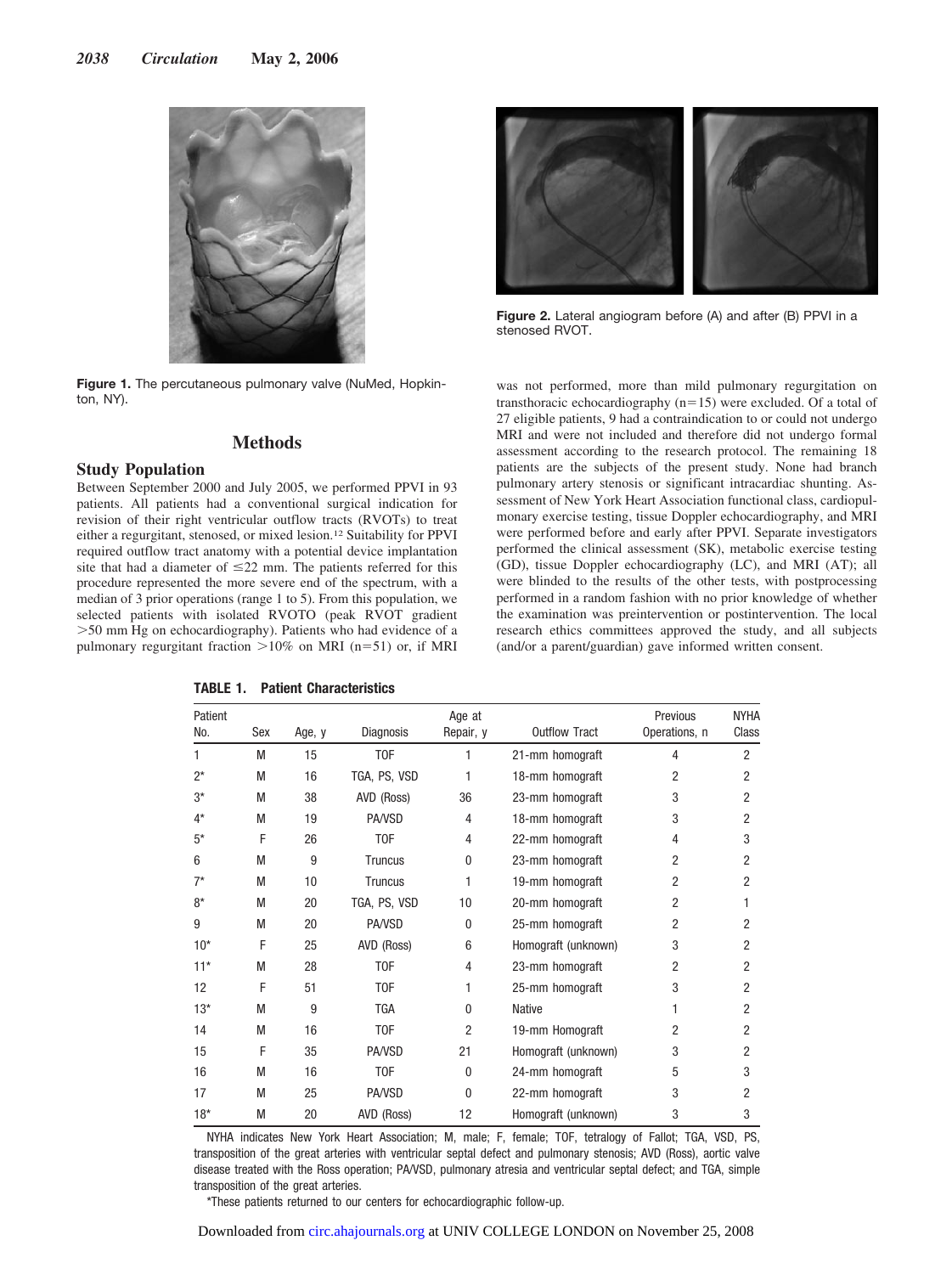

**Figure 3.** Relationship between RVEDV:LVEDV ratio and right ventricular ejection fraction at baseline assessed by MRI.

#### **Invasive Pressure Monitoring**

PPVI was performed under general anesthesia as described previously.11 One patient had an additional bare stent placed in the main pulmonary artery. Right ventricular systolic and end-diastolic pressure and pulmonary artery systolic and diastolic pressure (beyond the obstruction) were measured before and after PPVI.

## **Cardiopulmonary Exercise Testing**

Cardiopulmonary exercise testing was performed on a bicycle ergometer (Sensormedics Ergoline 800, Blitz, Germany) with respiratory gas exchange analysis before PPVI and at a median of 20 days (range 3 to 42 days) after PPVI. Work rate was increased with a ramp protocol. A 12-lead ECG was monitored continuously and blood pressure recorded every 2 minutes during exercise. Breath-by-breath respiratory gas exchange measurements were recorded throughout the test and averaged over a peak width of 20 seconds at the end of exercise to determine maximum values. Anaerobic threshold was determined by the modified V-slope method.13

#### **Conventional and Tissue Doppler Echocardiography**

Transthoracic imaging of the heart was performed with a Vivid 7 (GE Vingmed, Milwaukee, Wis) with a transducer frequency of 3.5 MHz before PPVI and at a median of 1 day (range 1 to 4 days) after PPVI. A subset of the studied population  $(n=10)$  who were able to return to our institutions for follow-up underwent further detailed imaging at 1 and 3 months. These patients are indicated in Table 1. Right ventricular systolic pressure was calculated from the continuous-wave Doppler profile of the tricuspid regurgitation jet,<sup>14</sup> and peak RVOT gradient was calculated in the same way from the signal across the RVOT. Right ventricular wall thickness was

measured in the parasternal long-axis view to assess the presence of hypertrophy.<sup>15</sup> The right ventricular free wall and left ventricular lateral wall were imaged from the apical position during quiet breathing. Color-coded myocardial velocities of the tricuspid and mitral annulus were acquired with a mean frame rate of  $166 \pm 27$  s<sup>-1</sup>. A cineloop of 3 consecutive cardiac cycles was digitally stored for offline analysis with Echopac software (GE Vingmed, Milwaukee, Wis). Isovolumic acceleration, a relatively load independent parameter,16,17 and peak myocardial velocity during systole (Sa), which has been demonstrated to correlate with ejection fraction,18,19 were measured at the lateral tricuspid and mitral annuluses to assess global systolic function. Myocardial velocities during early diastole (Ea) and late diastole (Aa) were also measured. Tracking of the region of interest to myocardial motion was performed. Measurements were performed on 3 consecutive cardiac cycles, and the average of these values was calculated.

#### **Magnetic Resonance Imaging**

MRI was performed at 1.5 T (Symphony Maestro Series; Siemens Medical Systems, Erlangen, Germany) before PPVI and at a median of 6 days (range 1 to 50 days) after PPVI. Retrospective gated steady-state free-precession cine magnetic resonance images of the heart were acquired in the vertical long-axis, 4-chamber view, short-axis views that included the extent of both ventricles (9 to 12 slices), and 2 long-axis planes of the RVOT and left ventricular outflow tract for positioning of through-plane flow quantification.20 Images were acquired during a single breath-hold. The cine SSFP sequence parameters were as follows: repetition time 2.8 ms, echo time 1.4 ms, flip angle  $51^{\circ}$ , slice thickness 8 mm, matrix 192×256, field of view 300 to 380 mm, and temporal resolution 25 to 40 phases.

Assessment of right ventricular and left ventricular volumes was performed by manually defining the endocardial outline at end diastole and end systole in each of the short-axis cine images (Argus; Siemens Medical Systems, Erlangen, Germany). The end-diastolic volume and end-systolic volume were calculated with Simpson's rule for each ventricle, and from these volumes, the stroke volume and ejection fraction were derived.

Pulmonary artery flow data were acquired with a flow-sensitive gradient echo sequence (repetition time 8 ms, echo time 3.8 ms, flip angle 30 $^{\circ}$ , slice thickness 6 mm, matrix 256 $\times$ 256) during free breathing. A phase-correction filter was used to correct for phase errors introduced by eddy currents and Maxwell terms. Image planes were located at the midpoint of the pulmonary trunk/conduit before PPVI and just above the stent after PPVI, to avoid stent artifact. Through-plane flow data (40 phases per cardiac cycle) was acquired with retrospective cardiac gating. The velocity-encoded peak velocity was varied according to the degree of pulmonary trunk/homograft stenosis. Pulmonary flow was calculated from the phase-contrast images with a semiautomatic vessel edge-detection algorithm with

| <b>Characteristics of Excluded Patients</b><br>TABLE 2. |  |  |
|---------------------------------------------------------|--|--|
|---------------------------------------------------------|--|--|

| Patient |     |        |                  | Age at       |                    | Previous      | <b>NYHA</b> |
|---------|-----|--------|------------------|--------------|--------------------|---------------|-------------|
| No.     | Sex | Age, y | <b>Diagnosis</b> | Repair, y    | Outflow Tract      | Operations, n | Class       |
| 1       | М   | 13     | <b>PA/VSD</b>    | 4            | Carpentier-Edwards | 3             | 2           |
| 2       | М   | 10     | PA/VSD           | 6            | Hancock            | 4             |             |
| 3       | М   | 11     | APV              |              | Carpentier-Edwards | 3             |             |
| 4       | М   | 38     | AVD (Ross)       | 36           | Homograft          | 2             | 2           |
| 5       | М   | 18     | AVD (Ross)       | 17           | Homograft          | 2             | 3           |
| 6       | F   | 13     | PA/VSD           | 0            | Hancock            | 3             | 3           |
| 7       | М   | 11     | Aortic atresia   | $\mathbf{0}$ | Homograft          |               | 2           |
| 8       | F   | 14     | TGA, VSD, PS     | 3            | Homograft          | 2             | 2           |
| 9       | М   | 25     | PA/VSD           | 0            | Homograft          | 3             | 2           |

M indicates male; F, female; PA/VSD, pulmonary atresia and ventricular septal defect; APV, absent pulmonary valve syndrome; AVD (Ross), aortic valve disease treated with the Ross operation; and TGA, VSD, PS, transposition of the great arteries with ventricular septal defect and pulmonary stenosis.

Downloaded from [circ.ahajournals.org](http://circ.ahajournals.org) at UNIV COLLEGE LONDON on November 25, 2008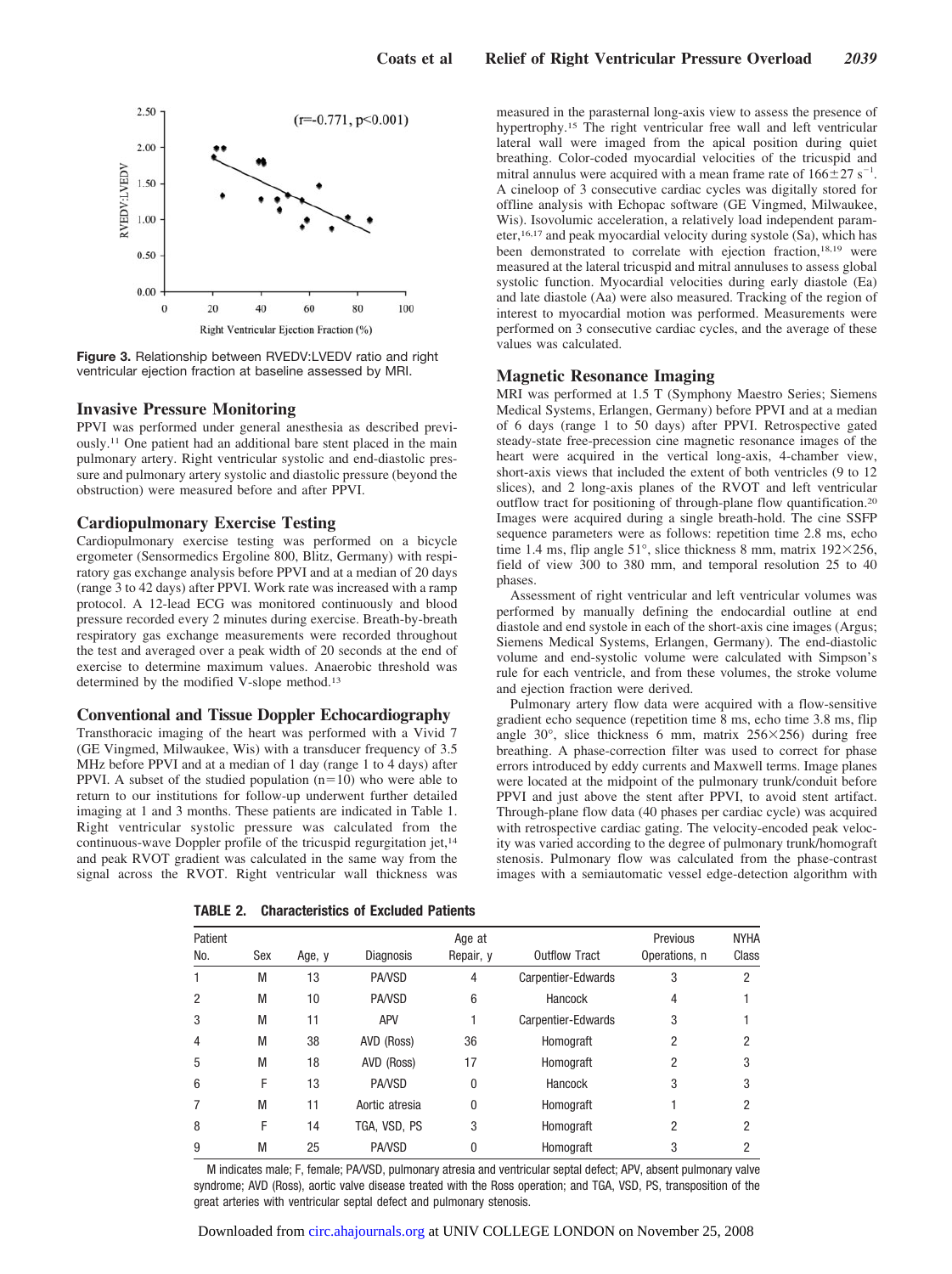| Parameter                                       | Pre-PPVI        | Post-PPVI      | Р       |
|-------------------------------------------------|-----------------|----------------|---------|
| Right ventricular systolic pressure, mm Hg      | $72.8 \pm 18.2$ | $47.3 \pm 9.6$ | < 0.001 |
| Right ventricular end diastolic pressure, mm Hg | $11.3 + 4.4$    | $9.6 + 4.3$    | 0.04    |
| Pulmonary artery systolic pressure, mm Hq       | $21.4 + 6.2$    | $25.7 + 8.5$   | 0.04    |
| Pulmonary artery diastolic pressure, mm Hq      | $10.8 + 3.6$    | $11.9 \pm 8.6$ | 0.16    |
| RV to PA pullback gradient, mm Hg               | $51.4 \pm 21.1$ | $21.7 \pm 8.9$ | < 0.001 |

**TABLE 3. Pressures at Catheterization**

RV indicates right ventricle; PA, pulmonary artery.

operator correction. Regurgitant fraction was calculated as the percent backward flow over forward flow. All volume and flow measurements were indexed for body surface area and expressed in  $mL/m<sup>2</sup>$ .

#### **Statistical Analysis**

All parametric data are expressed as mean $\pm$ SD, and comparisons before and after PPVI were made with a paired Student *t* test. Nonparametric data were summarized with the median and compared before and after PPVI with the Mann-Whitney *U* test. Correlation between parametric variables was assessed with Pearson's test. Statistical significance was inferred when *P*<0.05. All statistical testing and data analysis were performed with SPSS version 11 (SPSS Inc, Chicago, Ill).

The authors had full access to the data and take responsibility for its integrity. All authors have read and agree to the manuscript as written.

# **Results**

#### **Baseline Characteristics**

#### *Study Population*

We studied 18 patients (72% male; median age 20 years [range 9 to 51 years]; 56% with tetralogy of Fallot or subtype; Table 1) with late RVOTO. The mean right ventricular wall thickness was  $6.3 \pm 1.0$  mm, which indicates the presence of right ventricular hypertrophy according to published normal values<sup>15</sup> (normal value  $\leq$ 5 mm). The ratio of right ventricular end-diastolic volume (RVEDV) to left ventricular end-diastolic volume (LVEDV) assessed by MRI was increased at  $1.41 \pm 0.39$ , which indicates the presence of relative right ventricular dilatation<sup>21</sup> (normal value=1.15). A strong negative correlation was seen between right ventricular ejection fraction and the RVEDV:LVEDV ratio  $(r=-0.771,$ *P*-0.001; Figure 3). Isovolumic acceleration at the tricuspid



**Figure 4.** Change in New York Heart Association (NYHA) functional class before and 1 month after relief of RVOT obstruction with PPVI.

annulus was  $0.94\pm0.32$  m/s<sup>2</sup> and was reduced compared with published data in normal individuals with a comparable age distribution (normal value= $1.8 \text{ m/s}^2$ ).<sup>16,22</sup>

#### *Excluded Patients*

Nine patients were not included in the present study protocol because they were unable to undergo magnetic resonance scanning (5 patients formed part of the initial feasibility series<sup>23</sup> that did not undergo MRI, 2 had arrhythmia that precluded useful imaging, and 2 patients would have required general anesthesia, which was not part of our imaging protocol). The characteristics of these 9 patients are shown in Table 2.

## **Invasive Pressure Monitoring**

PPVI was performed successfully in all subjects (procedure time  $77.6 \pm 38.3$  minutes, fluoroscopy time  $12.9 \pm 8.2$  minutes). After valve implantation, right ventricular systolic pressure (from  $72.8 \pm 18.2$  to  $47.3 \pm 9.6$  mm Hg,  $P < 0.001$ ) and right ventricular end-diastolic pressure (from  $11.3 \pm 4.4$  to 9.6 $\pm$ 4.3 mm Hg, *P*=0.04) fell. Pulmonary artery systolic pressure increased (from  $21.4 \pm 6.2$  to  $25.7 \pm 8.5$  mm Hg,



**Figure 5.** Vo<sub>2</sub>max (A) and anaerobic threshold (B) before and after PPVI.

Downloaded from [circ.ahajournals.org](http://circ.ahajournals.org) at UNIV COLLEGE LONDON on November 25, 2008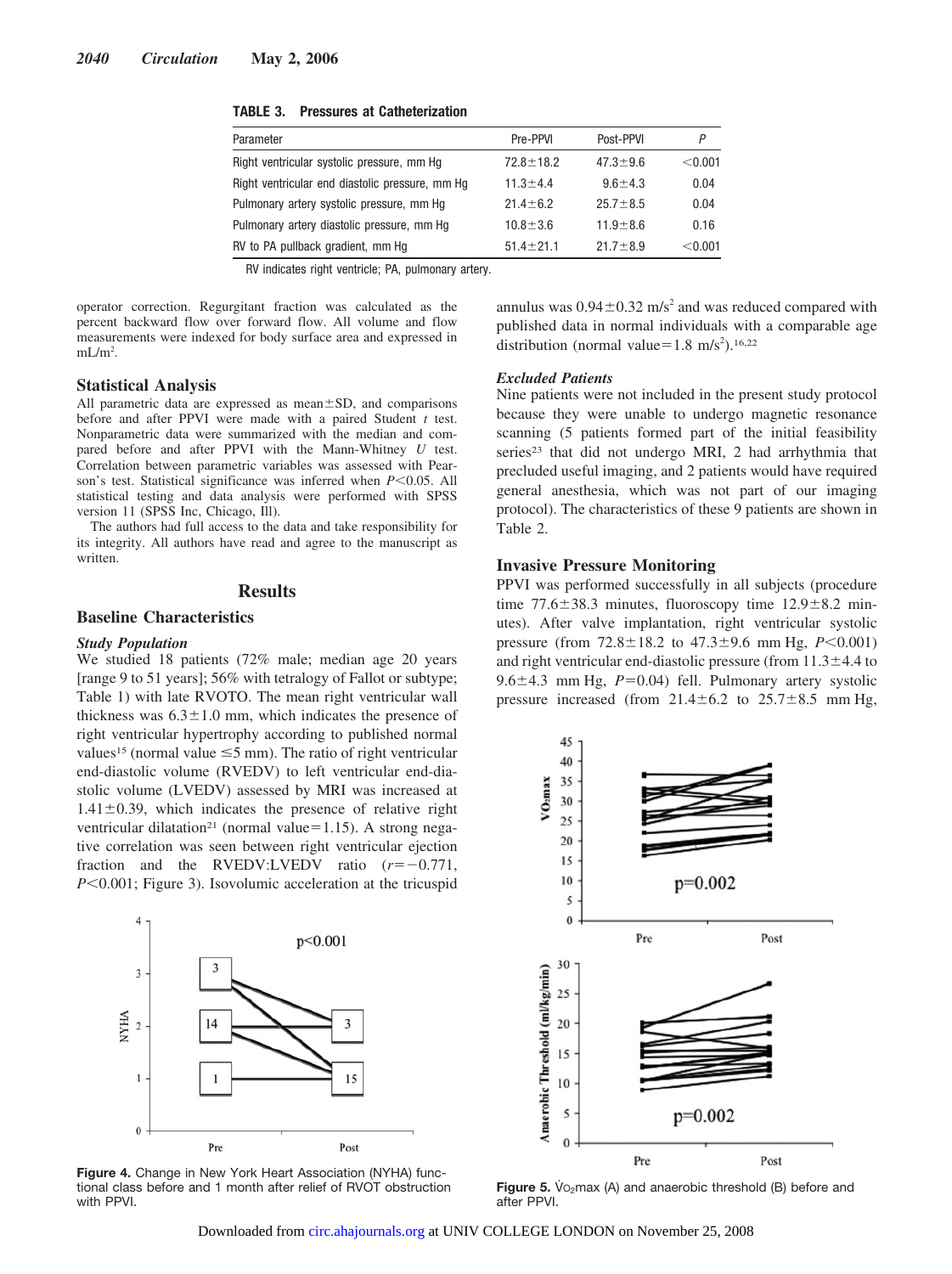| TABLE 4. | <b>Cardiopulmonary Exercise Testing</b> |  |  |
|----------|-----------------------------------------|--|--|
|----------|-----------------------------------------|--|--|

| Parameter                                                                       | Pre-PPVI         | Post-PPVI        | P     |
|---------------------------------------------------------------------------------|------------------|------------------|-------|
| Peak $\mathsf{V}_{0_2}$ , mL $\cdot$ kg <sup>-1</sup> $\cdot$ min <sup>-1</sup> | $25.7 \pm 6.4$   | $28.9 + 6.4$     | 0.002 |
| Anaerobic threshold, $mL \cdot kq^{-1} \cdot min^{-1}$                          | $14.4 \pm 3.6$   | $16.2 \pm 3.9$   | 0.002 |
| Workload, W                                                                     | $131.5 + 42.8$   | $145.9 \pm 45.4$ | 0.015 |
| Peak heart rate, bpm                                                            | $159.5 \pm 25.0$ | $165.9 \pm 16.7$ | 0.170 |
| Peak systolic blood pressure, mm Hq                                             | $143.6 + 21.7$   | $152.4 \pm 21.9$ | 0.05  |
| Respiratory exchange ratio                                                      | $1.15 \pm 0.14$  | $1.16 \pm 0.16$  | 0.622 |
|                                                                                 |                  |                  |       |

 $P \leq 0.001$ ) and RVOT gradient fell (from  $51.4 \pm 21.1$  to  $21.7\pm8.9$  mm Hg,  $P<0.001$ ). Pressures are summarized in Table 3. The 9 patients excluded from this analysis demonstrated similar pressure changes after PPVI (right ventricular systolic pressure decreased from  $71.4 \pm 13.2$  to  $49.8 \pm 16.2$  mm Hg,  $P=0.003$ ; right ventricular end-diastolic pressure decreased from  $13.1 \pm 5.2$  to  $11.9 \pm 3.1$  mm Hg, *P*=0.329; pulmonary artery systolic pressure increased from 20.4 $\pm$ 8.8 to 26.1 $\pm$ 5.4 mm Hg, *P*=0.025; and pulmonary artery diastolic pressure increased from  $8.4 \pm 2.6$  to  $13.2 \pm 8.9$  mm Hg,  $P=0.002$ ).

## **New York Heart Association Class**

New York Heart Association class fell from a median of 2 to 1 (*P*-0.001) 1 month after PPVI (Figure 4).

#### **Cardiopulmonary Exercise Testing**

Seventeen of 18 patients completed maximal exercise tests (1 patient had a viral infection after PPVI and was excluded from the analysis). After PPVI, there was a marked improvement in peak  $\overline{V}o_2$  (from 25.7 $\pm$ 6.4 to 28.9 $\pm$ 6.4 mL · kg<sup>-1</sup> ·  $\min^{-1}$ ,  $P=0.002$ ; Figure 5) and in anaerobic threshold (from 14.4 ± 3.6 to  $16.2 \pm 3.9$  mL · kg<sup>-1</sup> · min<sup>-1</sup>,  $P=0.002$ ; Figure 5). The workload achieved also increased significantly (from  $131.5 \pm 42.8$  to  $145.9 \pm 45.4$  W,  $P=0.015$ ). Exercise parameters are summarized in Table 4.

## **Conventional and Tissue Doppler Echocardiography**

There was a significant fall in right ventricular systolic pressure (from  $84.9 \pm 17.5$  to  $50.7 \pm 14.4$  mm Hg,  $P \le 0.001$ ) and in RVOT gradient (from  $85.2 \pm 19.0$  to  $41.1 \pm 12.3$  mm Hg, *P*-0.001) after PPVI. In the subset of patients who were studied at 1 and 3 months, these findings were sustained (Figure 6). The discrepancy between echocardiographic and catheter measurements of RVOT pressure gradients are likely to reflect both the conscious state of the patient and the technical differences between the 2 techniques.24 Peak systolic velocity improved acutely at both the tricuspid annulus (from  $4.8 \pm 1.1$  to  $5.3 \pm 1.1$ cm/s,  $P=0.05$ ) and the mitral annulus (from  $4.7\pm1.5$  to  $5.5\pm1.8$ cm/s,  $P=0.01$ ). Isovolumic acceleration did not change significantly at the tricuspid annulus (from  $0.94 \pm 0.32$  to  $1.0 \pm 0.48$ m/s<sup>2</sup>,  $P=0.482$ ) or the mitral annulus (from  $0.94\pm0.41$  to  $0.98 \pm 0.35$  m/s<sup>2</sup>,  $P=0.673$ ). Diastolic velocities showed no change, with the exception of peak late diastolic velocity (Aa) at the tricuspid annulus, which fell (from  $-4.6\pm-1.9$  to  $-4.0\pm$  -1.5 cm/s, *P*=0.03). In the subset of patients who were studied at 1 and 3 months after PPVI, the increase in systolic velocity at the mitral annulus tended to remain elevated, whereas



**Figure 6.** Right ventricular systolic pressure and RVOT gradient, measured echocardiographically, at 1 and 3 months in a subset of patients ( $n=10$ ) after PPVI.

at the tricuspid annulus, it appeared transient. Diastolic parameters did not change. There was a negative correlation between baseline isovolumic acceleration at the tricuspid annulus and improvement in exercise capacity  $(r=-0.57, P=0.02;$  Figure 7). There was no significant change in heart rate before PPVI or during follow-up. Echocardiography parameters are summarized in Table 5 and Table 6.

#### **Magnetic Resonance Imaging**

Patient selection ensured that the pulmonary regurgitant fraction before PPVI was small, and this did not increase after



**Figure 7.** Relationship between isovolumic acceleration (IVA) at the tricuspid annulus and improvement in exercise capacity.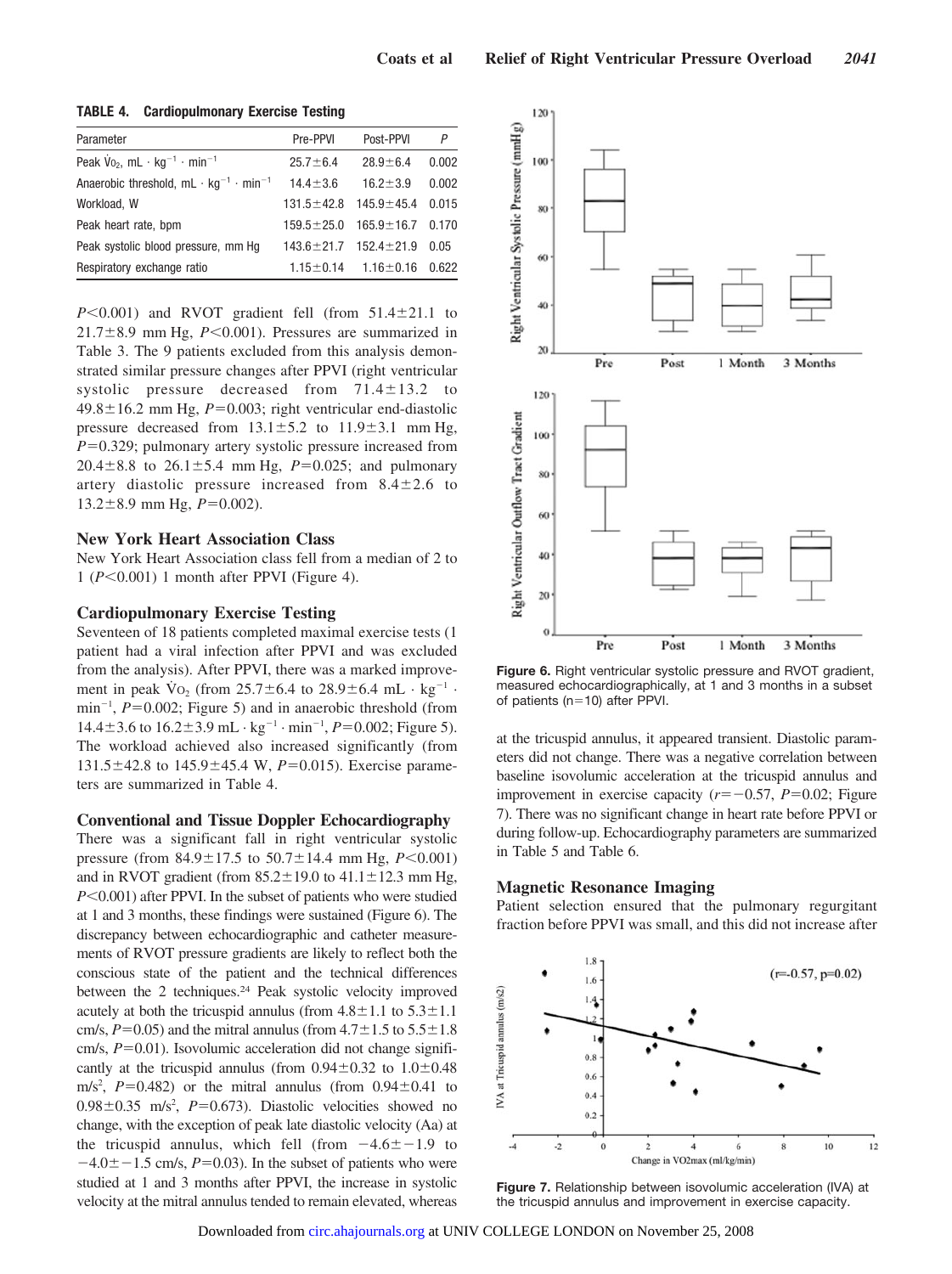|                   | <b>TABLE 5. Echocardiography Before and Immediately</b> |  |  |
|-------------------|---------------------------------------------------------|--|--|
| <b>After PPVI</b> |                                                         |  |  |

| Parameter $(n=18)$           | Pre-PPVI        | Post-PPVI       | P       |
|------------------------------|-----------------|-----------------|---------|
| Heart rate, bpm              | $68.3 \pm 12.8$ | $69.1 \pm 10.6$ | 0.806   |
| RVSP, mm Hq                  | $84.9 \pm 17.5$ | $50.7 \pm 14.4$ | < 0.001 |
| Peak RVOT gradient,<br>mm Hq | $85.2 \pm 19.0$ | $41.1 \pm 12.3$ | < 0.001 |
| Tricuspid Sa, cm/s           | $4.8 \pm 1.1$   | $5.3 \pm 1.1$   | 0.05    |
| Tricuspid Ea, cm/s           | $-6.9 \pm -1.8$ | $-6.5 \pm -1.6$ | 0.180   |
| Tricuspid Aa, cm/s           | $-4.6 \pm -1.9$ | $-4.0 \pm -1.5$ | 0.03    |
| Tricuspid IVA. $m/s2$        | $0.94 \pm 0.32$ | $1.0 \pm 0.48$  | 0.482   |
| Mitral Sa, cm/s              | $4.7 \pm 1.5$   | $5.5 \pm 1.8$   | 0.01    |
| Mitral Ea, cm/s              | $9.4 \pm -3.6$  | $-9.3 \pm -5.3$ | 0.865   |
| Mitral Aa, cm/s              | $-3.7 \pm -1.6$ | $-3.7 \pm -1.3$ | 0.867   |
| Mitral IVA. $m/s^2$          | $0.94 \pm 0.41$ | $0.98 + 0.35$   | 0.673   |

RVSP indicates right ventricular systolic pressure; Sa, peak systolic velocity; Ea, peak early diastolic velocity; Aa, peak late diastolic velocity; and IVA, isovolumic acceleration.

valve implantation (from  $3.6 \pm 3.9\%$  to  $1.4 \pm 2.5\%$ , *P*=0.06). However, after PPVI, there was a significant reduction in right ventricular end-systolic volume (from  $54.2 \pm 29.0$  to  $40.6 \pm 20.9$  mL/m<sup>2</sup>,  $P=0.001$ ) and in RVEDV (from 99.9 $\pm$ 29.3 to 89.7 $\pm$ 23.4 mL/m<sup>2</sup>, *P*<0.001). Effective right ventricular stroke volume increased, although the change did not quite reach statistical significance (from  $43.7 \pm 13.8$  to  $48.3 \pm 11.0$ , mL/m<sup>2</sup>,  $P=0.06$ ). Right ventricular ejection fraction improved substantially (from  $48.0 \pm 18.8\%$  to 56.8 $\pm$ 15.2%, *P*=0.01). LVEDV tended to increase (from 72.5 $\pm$ 15.8 to 77.4 $\pm$ 14.1 mL/m<sup>2</sup>, *P*=0.145), and there was a significant improvement in left ventricular stroke volume (from  $45.3 \pm 12.2$  to  $50.6 \pm 11.2$  mL/m<sup>2</sup>,  $P=0.02$ ) and in left ventricular ejection fraction (from  $62.6 \pm 10.3\%$  to  $65.8 \pm 10.0\%$ , *P*=0.03). There was no significant change in heart rate, which indicates that cardiac output increased after PPVI. Magnetic resonance parameters are summarized in Table 7.

## **Discussion**

The present study shows that relief of late RVOTO with PPVI in patients with complex congenital heart defects leads to an early improvement in symptoms, exercise tolerance, and ventricular function. The spectrum of abnormalities and their pattern of change suggest that the right ventricle, before PPVI, is in a decompensated state as a result of the increased afterload. When the abnormal loading conditions are relieved,

**TABLE 7. Magnetic Resonance Imaging**

| Parameter          | Pre-PPVI        | Post-PPVI       | P     |
|--------------------|-----------------|-----------------|-------|
| PRF, %             | $3.6 \pm 3.9$   | $1.4 \pm 2.5$   | 0.06  |
| RVEDV, $mL/m2$     | $99.9 \pm 29.3$ | $89.7 \pm 23.4$ | 0.001 |
| RVESV, $mL/m2$     | $54.2 \pm 29.0$ | $40.6 \pm 20.9$ | 0.001 |
| RVSV, $mL/m2$      | $45.7 \pm 15.9$ | $49.1 \pm 11.5$ | 0.327 |
| Eff RVSV, $mL/m^2$ | $43.7 \pm 13.8$ | $48.3 \pm 11.0$ | 0.06  |
| RVEF, %            | $48.0 \pm 18.8$ | $56.8 \pm 15.2$ | 0.01  |
| LVEDV, $mL/m2$     | $72.5 \pm 15.8$ | $77.4 \pm 14.1$ | 0.145 |
| LVESV, $mL/m2$     | $27.1 \pm 8.9$  | $26.6 \pm 10.2$ | 0.799 |
| LVSV, $mL/m2$      | $45.3 \pm 12.2$ | $50.6 \pm 11.2$ | 0.02  |
| LVEF, %            | $62.6 \pm 10.3$ | $65.8 \pm 10.0$ | 0.03  |
| <b>RVEDV/LVEDV</b> | $1.4 \pm 0.4$   | $1.2 \pm 0.2$   | 0.001 |

PRF indicates pulmonary requrgitant fraction: RVEDV/LVEDV, right/left ventricular end-diastolic volume; RVESV/LVESV, right/left ventricular end-systolic volume; RVSV/LVSV, right/left ventricular stroke volume; Eff RVSV, effective right ventricular stroke volume; and RVEF/LVEF, right/left ventricular ejection fraction.

improvement in biventricular performance occurs as the pressure-volume relationship of the right ventricle shifts back to the compensatory limb of the Frank-Starling curve. This clinical and functional benefit argues in favor of early treatment with PPVI, while right ventricular dysfunction is reversible.

Studies in patients with congenital pulmonary valvar stenosis who are treated with balloon pulmonary valvuloplasty have suggested that RVOTO is well-tolerated.<sup>25-27</sup> These findings, however, do not apply to acquired RVOTO in patients with complex congenital lesions, for whom this approach is not effective.28,29 Furthermore, the impact of acquired RVOTO relief has been hard to study because of the confounding effect of cardiopulmonary bypass with surgery<sup>30</sup> or the inevitable pulmonary regurgitation that complicates the alternative treatment of bare-stent implantation.5–7 PPVI permits, for the first time, investigation of the direct effects of relief of chronic right ventricular pressure overload on cardiac function in this increasingly common clinical situation.

The change in right ventricular performance after PPVI facilitates interpretation of the structure and function seen before intervention. We found the expected increase in right ventricular end-systolic volume, RVEDV, wall thickness, and end diastolic pressure, which are adaptive measures to maintain right ventricular stroke volume in the presence of increased afterload, whereas the reduced isovolumic acceleration reflected intrinsic myocardial impairment. However,

**TABLE 6. Systolic Tissue Doppler Parameters at 1 and 3 Months in a Subset of** Patients (n=10)

| Parameter              | Pre-PPVI        | Post-PPVI       | 1-Month Follow-Up | 3-Month Follow-Up |
|------------------------|-----------------|-----------------|-------------------|-------------------|
| Heart rate, bpm        | $67.1 \pm 13.7$ | $65.3 \pm 9.5$  | $70.1 \pm 13.1$   | $69.3 \pm 14.1$   |
| Tricuspid Sa, cm/s     | $4.8 \pm 0.5$   | $5.4 \pm 1.0$   | $4.8 \pm 0.5$     | $5.2 \pm 1.2$     |
| Tricuspid IVA, $m/s^2$ | $0.89 - 0.21$   | $0.97 \pm 0.52$ | $0.81 \pm 0.26$   | $0.94 \pm 0.37$   |
| Mitral Sa, cm/s        | $5.1 \pm 1.6$   | $5.9 + 2.1$     | $5.9 + 2.2$       | $5.7 \pm 1.7$     |
| Mitral IVA, $m/s^2$    | $0.91 + 0.42$   | $0.96 \pm 0.38$ | $0.86 \pm 0.33$   | $0.91 \pm 0.28$   |

Sa indicates peak systolic velocity; IVA, isovolumic acceleration.

Downloaded from [circ.ahajournals.org](http://circ.ahajournals.org) at UNIV COLLEGE LONDON on November 25, 2008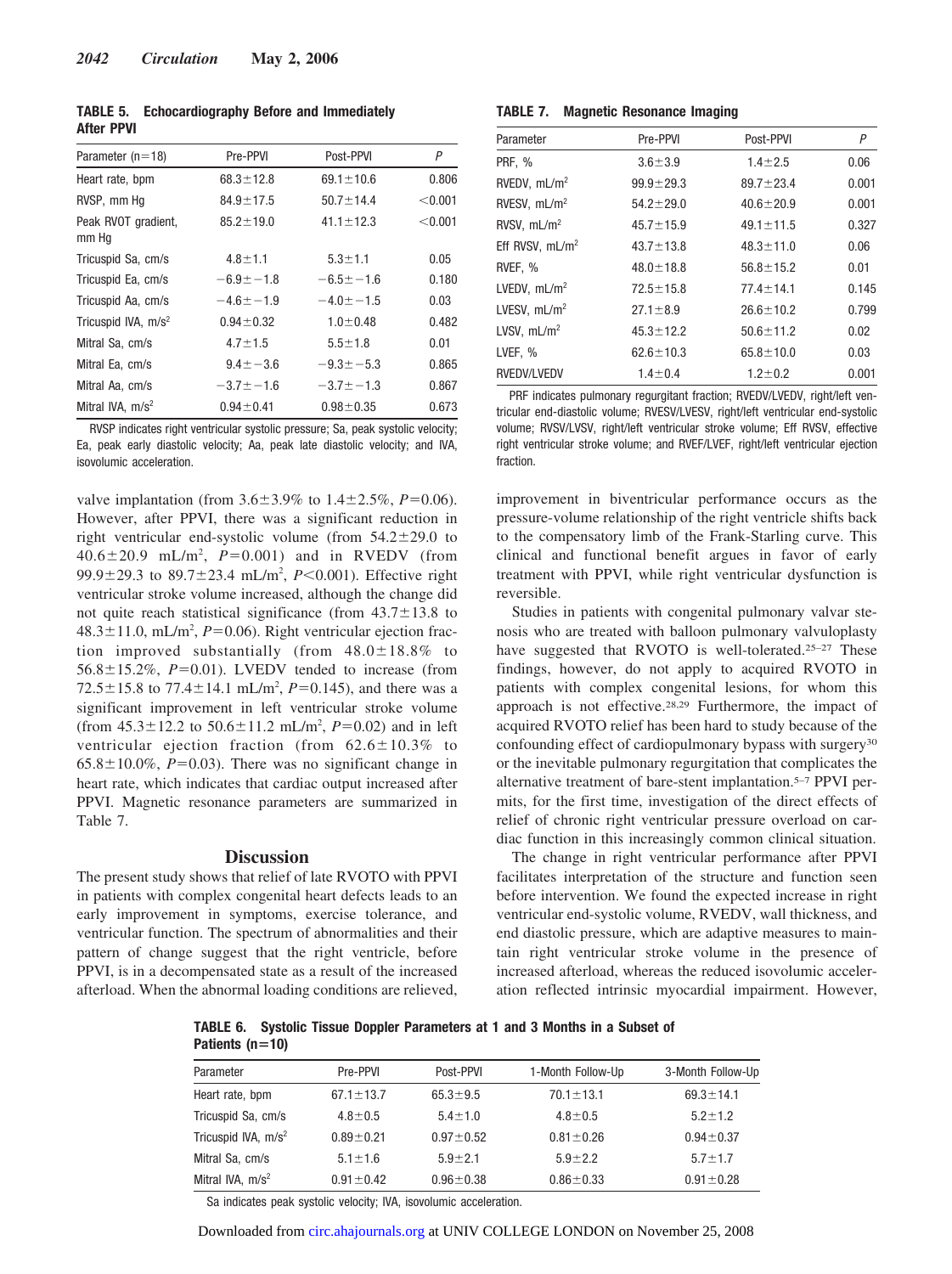after PPVI, the increase in right ventricular stroke volume and ejection fraction that accompanied the reduction in right ventricular end-systolic volume, RVEDV, and end-diastolic pressure indicates that the observed adaptive mechanisms were only partially successful. Our interpretation is that relief of RVOTO, in this population, caused a shift back to the compensatory limb of the Frank-Starling curve by a ventricle that was "overstretched" and decompensated before intervention. The alternative explanation of an increase in stroke volume due to improved contractility is not supported by either the lack of change in isovolumic acceleration or the observed reduction in end-diastolic pressure. The improvement in systolic velocity at the tricuspid annulus is difficult to interpret in view of its response to both contractility and loading conditions, especially given the finding that this improvement was transient. Heart rate remained unchanged before and after PPVI and thus is unlikely to have played a role in the observed improvement.

The benefits of relief of RVOTO were also seen in the left ventricle: there was an increase in LVEDV, left ventricular stroke volume, and left ventricular ejection fraction, which disputes previous reports that right ventricular pressure overload does not affect left ventricular ejection fraction.<sup>31</sup> There are several potential explanations for this. One factor is likely to be an increase in left ventricular preload that results in increased diastolic myocardial stretch and thus stroke volume. This mechanism is supported by the increase in systolic velocity observed at the mitral annulus by tissue Doppler evaluation that was maintained at 3 months. Another potential contributor to improved left ventricular performance is restoration of more normal septal behavior as a result of unloading the right ventricle.<sup>32</sup> The strong correlation between right ventricular ejection fraction and relative ventricular size, before PPVI, underscores the importance of ventricular interaction in the determination of right ventricular performance. Finally, a third mechanism, an increase in intrinsic contractility, remains possible but is not supported by our isovolumic acceleration measurements, which did not change. A more detailed study of ventricular interaction is required to better understand this complex physiology. Importantly, the changes in right and left ventricular function were accompanied by improvement in both subjective and objective measures of symptoms and exercise performance.

The findings in the present study population are not necessarily applicable to other patients with RVOTO. It is possible that RVOTO may lead to irrecoverable myocardial dysfunction if baseline function is poor or exposure to obstruction is more prolonged. The association between hypertrophy and nonviable myocardium has been seen in other examples of a pressure-overloaded right ventricle,33 and progression to irreversible cardiac failure in this situation is the probable consequence. Nevertheless, in the present study population, we observed the best improvement in the subjects with the most impaired initial right ventricular function. The observed improvement, however, resulted from improved loading conditions and not recovery of intrinsic myocardial contractile function.

PPVI did not completely relieve RVOTO in this group, and the long-term fate of the valved stent is still unknown.

Furthermore, our finding of improved biventricular performance will need to be demonstrated in the longer term before PPVI can be recommended as the definitive treatment for pure RVOTO. This and the potential for right ventricular remodeling remain important areas for future study. A direct comparison with bare stenting or surgical treatment of RVOT obstruction may also offer further information about the relative benefit of this procedure. However, this exciting new technique permits, for the first time, relief of RVOTO without new pulmonary regurgitation or myocardial damage from cardiopulmonary bypass. The rapid clinical and functional benefits from relief of RVOTO support the current trend for early intervention with the aim of preserving cardiac function and avoiding the risk of irreversible myocardial damage associated with chronic right ventricular pressure overload.

## **Acknowledgments**

Drs Coats, Deanfield, and Bonhoeffer and S. Schievano are funded by the British Heart Foundation. Dr Taylor is funded by the Higher Education Funding Council for England.

#### **Disclosures**

Dr Coats receives honoraria from Medtronic and Sanofi-Aventis. Dr Bonhoeffer is a consultant for NuMed and Medtronic and has received an educational grant from Medtronic. Dr Deanfield received honoraria from Pfizer and Sanofi-Aventis and is on the speakers' bureau of Pfizer and Sanofi-Aventis and has served as an expert witness in legal cases in the United Kingdom.

## **References**

- 1. Cleveland DC, Williams WG, Razzouk AJ, Trusler GA, Rebeyka IM, Duffy L, Kan Z, Coles JG, Freedom RM. Failure of cryopreserved homograft valved conduits in the pulmonary circulation. *Circulation*. 1992;86(suppl II):II-150–II-153.
- 2. Bando K, Danielson GK, Schaff HV, Mair DD, Julsrud PR, Puga FJ. Outcome of pulmonary and aortic homografts for right ventricular outflow tract reconstruction. *J Thorac Cardiovasc Surg*. 1995;109: 509–517.
- 3. Williams WG, Quaegebeur JM, Kirklin JW, Blackstone EH. Outflow obstruction after the arterial switch operation: a multiinstitutional study. *J Thorac Cardiovasc Surg*. 1997;114:975–987.
- 4. Lange PE, Onnasch DG, Heintzen PH. Valvular pulmonary stenosis: natural history and right ventricular function in infants and children. *Eur Heart J*. 1985;6:706–709.
- 5. Powell AJ, Lock JE, Keane JF, Perry SB. Prolongation of RV-PA conduit life span by percutaneous stent implantation: intermediate-term results. *Circulation*. 1995;92):3282–3288.
- 6. Fogelman R, Nykanen D, Smallhorn JF, McCrindle BW, Freedom RM, Benson LN. Endovascular stents in the pulmonary circulation: clinical impact on management and medium-term follow-up. *Circulation*. 1995; 92:881–885.
- 7. Sugiyama H, Williams W, Benson LN. Implantation of endovascular stents for the obstructive right ventricular outflow tract. *Heart*. 2005;91: 1058–1063.
- 8. Bove EL, Byrum CJ, Thomas FD, Kavey RE, Sondheimer HM, Blackman MS, Parker FB Jr. The influence of pulmonary insufficiency on ventricular function following repair of tetralogy of Fallot: evaluation using radionuclide ventriculography. *J Thorac Cardiovasc Surg*. 1983; 85:691–696.
- 9. Carvalho JS, Shinebourne EA, Busst C, Rigby ML, Redington AN. Exercise capacity after complete repair of tetralogy of Fallot: deleterious effects of residual pulmonary regurgitation. *Br Heart J*. 1992;67: 470–473.
- 10. Gatzoulis MA, Balaji S, Webber SA, Siu SC, Hokanson JS, Poile C, Rosenthal M, Nakazawa M, Moller JH, Gillette PC, Webb GD, Redington AN. Risk factors for arrhythmia and sudden cardiac death late after repair of tetralogy of Fallot: a multicentre study. *Lancet*. 2000;356:975–981.
- 11. Khambadkone S, Coats L, Taylor AM, Boudjemline Y, Derrick G, Tsang V, Cooper J, Muthurangu V, Hegde SR, Razavi RS, Pellerin D, Deanfield